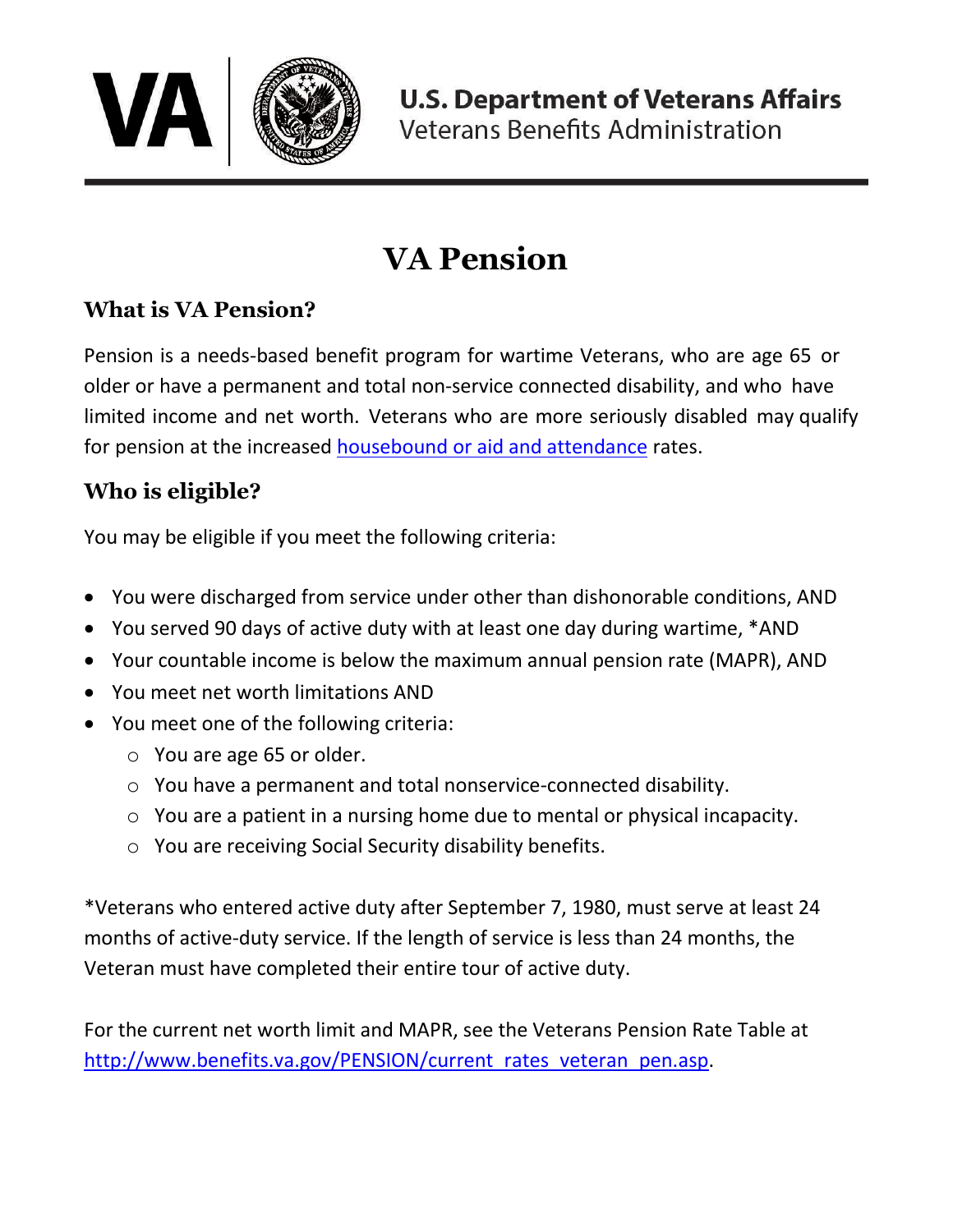## **How much does VA pay?**

- 1. VA determines the Maximum Annual Pension Rate (MAPR) for your situation. This amount is set by Congress.
- 2. Next, VA determines your countable income. This is done by subtracting exclusions provided by law from your total annual income.
- 3. VA then subtracts your countable income from the MAPR. This difference is your yearly pension entitlement.
- 4. VA divides this amount by 12 and rounds to the nearest dollar. This is the approximate amount of your monthly pension payment.

VA deducts certain expenses you pay, such as unreimbursed medical expenses, from your annual household income. This will decrease your countable income and increase your monthly pension payment. Find a complete list of eligible expenses in the Code of Federal Regulations, sections 3.261 and 3.262 of Title 38, located at [http://www.ecfr.gov/cgi-bin/text](https://www.ecfr.gov/cgi-bin/text-idx?SID=60a4d32d8dc1ba66fef8e80bb5903c04&node=pt38.1.3&rgn=div5)[idx?SID=60a4d32d8dc1ba66fef8e80bb5903c04&node=pt38.1.3&rgn=div5.](https://www.ecfr.gov/cgi-bin/text-idx?SID=60a4d32d8dc1ba66fef8e80bb5903c04&node=pt38.1.3&rgn=div5)

#### **How can you apply?**

You can apply for pension by filling out VA Form 21P-527EZ, "Application for Pension," located at [http://www.vba.va.gov/pubs/forms/VBA-21P-527EZ-ARE.pdf.](http://www.vba.va.gov/pubs/forms/VBA-21P-527EZ-ARE.pdf) Mail or fax the form and Veteran's death certificate to the Pension Management Center serving your state.

## **Philadelphia VA Regional Office**

Department of Veterans Affairs Claims Intake Center Attention: Philadelphia Pension Center P. O. Box 5206 Janesville, WI 53547-5206 Fax: 1-844-655-1604

### **Service Area**

Connecticut, Delaware, Florida, Georgia, Maine, Maryland, Massachusetts, New Hampshire, New Jersey, New York, North Carolina, Pennsylvania, the Philippines, Puerto Rico, Rhode Island, South Carolina, Vermont, Virginia, West Virginia, and all other foreign countries not listed below under the St. Paul VA Regional Office